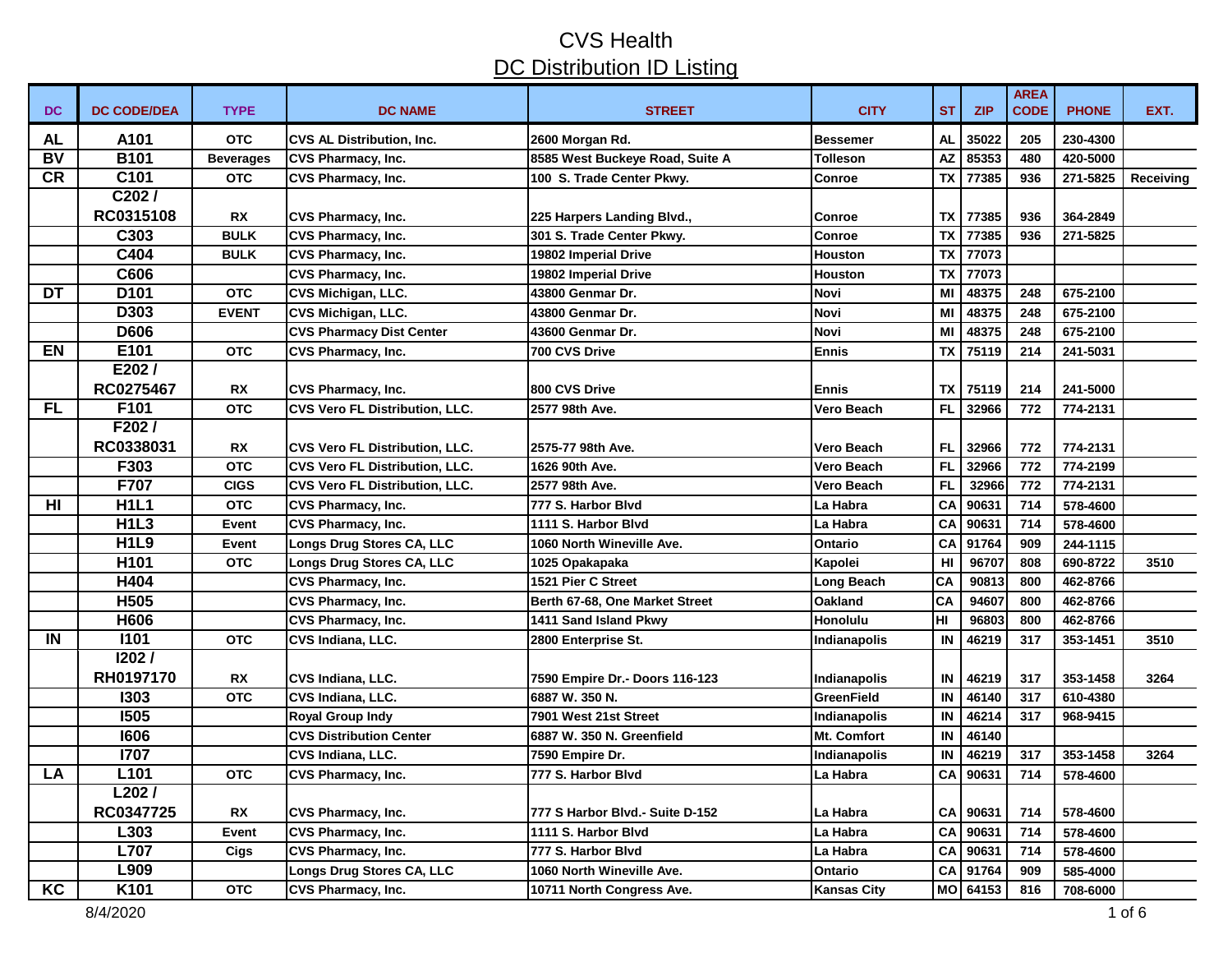|                 | K202/<br>RC0537071 |                         |                                                             |                                                 |                               |                |                |            |                      |           |
|-----------------|--------------------|-------------------------|-------------------------------------------------------------|-------------------------------------------------|-------------------------------|----------------|----------------|------------|----------------------|-----------|
| МA              | M <sub>101</sub>   | <b>RX</b><br><b>OTC</b> | <b>CVS Pharmacy, Inc.</b><br><b>CVS Pharmacy, Inc.</b>      | 10651 North Congress Ave.<br>500 Landsdowne Rd. | Kansas City<br>Fredericksburg | MO<br>VA       | 64153<br>22408 | 816<br>540 | 708-6000<br>834-5600 | 3424      |
|                 | M303               |                         | <b>CVS Pharmacy, Inc.</b>                                   | 501 Landsdowne Rd.                              | Fredericksburg                | VA             | 22408          | 540        | 834-5600             | 3440      |
|                 | <b>M707</b>        | Cigs                    | <b>CVS Pharmacy, Inc.</b>                                   | 501 Landsdowne Rd.                              | Fredericksburg                | VA             | 22408          | 540        | 834-5600             | 3440      |
|                 | <b>M909</b>        |                         | <b>Store Opening Solutions</b>                              | 606 Butler Drive                                | Murfreesboro                  | <b>TN</b>      | 37127          | 615        | 494-9226             |           |
| ΝJ              | N <sub>101</sub>   | <b>OTC</b>              | CVS Pharmacy, Inc.                                          | 1 Berry Drive                                   | Lumberton                     | <b>NJ</b>      | 08048          | 609        | 267-6700             | 308       |
|                 | N202/              |                         |                                                             |                                                 |                               |                |                |            |                      |           |
|                 | RM0145347          | <b>RX</b>               | <b>CVS Pharmacy, Inc.</b>                                   | 3 Berry Drive                                   | Lumberton                     | <b>NJ</b>      | 08048          | 609        | 267-6700             | 308       |
|                 | N303               | <b>OTC</b>              | <b>CVS Pharmacy, Inc.</b>                                   | 8 Berry Drive                                   | Hainesport                    | <b>NJ</b>      | 08036          | 609        | 267-6700             |           |
|                 | <b>N707</b>        | Cigs                    | <b>CVS Pharmacy, Inc.</b>                                   | 1 Berry Drive                                   | Lumberton                     | <b>NJ</b>      | 08048          | 609        | 267-6700             | 308       |
|                 | <b>N808</b>        | <b>OTC</b>              | <b>CVS Pharmacy, Inc.</b>                                   | 8 Berry Drive                                   | <b>Hainesport</b>             | <b>NJ</b>      | 08036          | 609        | 267-6700             |           |
| <b>OR</b>       | O101               | <b>OTC</b>              | CVS Orlando FL Distribution, L.L.C.                         | 8525 Exchange Dr                                | Orlando                       | <b>FL</b>      | 32809          | 407        | 858-4000             |           |
|                 | $O202$ /           |                         |                                                             |                                                 |                               |                |                |            |                      |           |
|                 | RC0318128          | <b>RX</b>               | CVS Orlando FL Distribution, L.L.C.                         | 8201 Chancellor Drive                           | Orlando                       | <b>FL</b>      | 32809          | 407        | 858-4000             |           |
|                 |                    |                         |                                                             |                                                 |                               |                |                |            |                      |           |
|                 | O303               | <b>OTC</b>              | <b>CVS Davenport FL Dist Ctr</b>                            | 245 Deen Stills Rd                              | <b>Davenport</b>              | FL.            | 33837          | 407        | 858-4034             |           |
|                 |                    |                         |                                                             |                                                 |                               |                |                |            |                      |           |
|                 | O606               | <b>OTC</b>              | CVS Orlando FL Distribution, L.L.C.                         | 2550 Knight's Station Rd                        | Lakeland                      | FL             | 33810          | 407        | 858-4000             |           |
| <b>PA</b>       | P <sub>101</sub>   | <b>OTC</b>              | <b>CVS PA Distribution, LLC.</b>                            | 322 Revco Rd.                                   | <b>Somerset</b>               | PA             | 15501          | 814        | 289-2200             |           |
|                 | P707               | <b>CIGS</b>             | <b>CVS PA Distribution, LLC.</b>                            | 322 Revco Rd.                                   | <b>Somerset</b>               | PA             | 15501          | 814        | 289-2200             |           |
| $\overline{SC}$ | S101               | <b>OTC</b>              | <b>CVS SC Distribution, LLC.</b>                            | 111 Revco Rd.                                   | <b>Beech Island</b>           | <b>SC</b>      | 29842          | 803        | 278-0110             | 6315      |
|                 | <b>S707</b>        | Cigs                    | <b>CVS SC Distribution, LLC.</b>                            | 111 Revco Rd.                                   | <b>Beech Island</b>           | <b>SC</b>      | 29842          | 803        | 278-0110             | 6315      |
| <b>TN</b>       | T101               | <b>OTC</b>              | <b>CVS TN Distribution, LLC.</b>                            | 10008 Parkside Dr.                              | Knoxville                     | <b>TN</b>      | 37922          | 865        | 231-9900             | 310       |
|                 | T202/              |                         |                                                             |                                                 |                               |                |                |            |                      |           |
|                 | PR0205559          | <b>RX</b>               | <b>CVS TN Distribution, LLC.</b>                            | 10017 Kingston Pike                             | <b>Knoxville</b>              | <b>TN</b>      | 37922          | 865        | 231-9900             | Receiving |
|                 | T303               | <b>OTC</b>              | <b>CVS TN Distribution, LLC.</b>                            | 3400 Huntington Park Drive                      | Loudon                        | <b>TN</b>      | 37774          | 865        | 458-8187             | Receiving |
| UC              | U101               | <b>OTC</b>              | <b>Longs Drug Stores CA, LLC</b>                            | 2400 Keystone Pacific Prkwy.                    | <b>Patterson</b>              | CA             | 95363          | 209        | 895-8500             |           |
|                 | U202/              |                         |                                                             |                                                 |                               |                |                |            |                      |           |
|                 | RL0387058          | <b>RX</b>               | Longs Drug Stores CA, LLC                                   | 2400 Keystone Pacific Prkwy., Suite B           | <b>Patterson</b>              | CA             | 95363          | 209        | 895-8500             |           |
| <b>WN</b>       | W101               | <b>OTC</b>              | <b>CVS Pharmacy, Inc.</b>                                   | 400 Founders Dr.                                | Woonsocket                    | R1             | 02895          | 401        | 235-5000             | 5045      |
|                 | W202/              |                         |                                                             |                                                 |                               |                |                |            |                      |           |
|                 | PM0124723          | <b>RX</b>               | <b>CVS Pharmacy, Inc.</b>                                   | 150 Industrial Dr. Warehouse #2                 | No. Smithfield                | R <sub>l</sub> | 02896          | 401        | 235-5000             | 5045      |
|                 | W303               |                         | CVS Pharmacy, Inc.                                          | 150 Industrial Dr. Warehouse #1                 | No. Smithfield                | R <sub>l</sub> | 02896          | 401        | 235-5000             | 5042      |
|                 | <b>W404</b>        |                         | CVS Pharmacy, Inc.                                          | 100 Higginson Ave.                              | Lincoln                       | R <sub>l</sub> | 02865          | 401        | 235-5000             | 5042      |
|                 | <b>W505</b>        | <b>Case Pick</b>        | <b>CVS Pharmacy, Inc.</b>                                   | 221 Founders Dr.                                | Woonsocket                    | R <sub>l</sub> | 02895          | 401        | 235-5000             | 5045      |
|                 | <b>W707</b>        | <b>Special Use</b>      | <b>RRD Supply Chain &amp; Packaging</b><br><b>Solutions</b> | 381 Airtech Parkway, Suite 198                  | <b>Plainfield</b>             | IN             | 46168          | 317        | 902                  | 6318      |
| XM              | <b>X101</b>        | <b>OTC</b>              | CVS Pharmacy, Inc.                                          | 9400 N.W. 104 Street                            | <b>Medley</b>                 | FL             | 33178          | 786        | 245-8524             |           |
| YK              | <b>Y101</b>        | <b>FS/OTC</b>           | <b>CVS Distribution</b>                                     | 1 CVS Drive                                     | Waverly                       | <b>NY</b>      | 14892          | 607        | 249-0100             |           |
|                 | Y202/              |                         |                                                             |                                                 |                               |                |                |            |                      |           |
|                 | RC0415871          | <b>RX</b>               | <b>CVS RX Services, Inc.</b>                                | 150 White Wagon RD                              | Chemung                       |                | NY 14825       | 607        | 249-0100             |           |
|                 |                    |                         |                                                             |                                                 |                               |                |                |            |                      |           |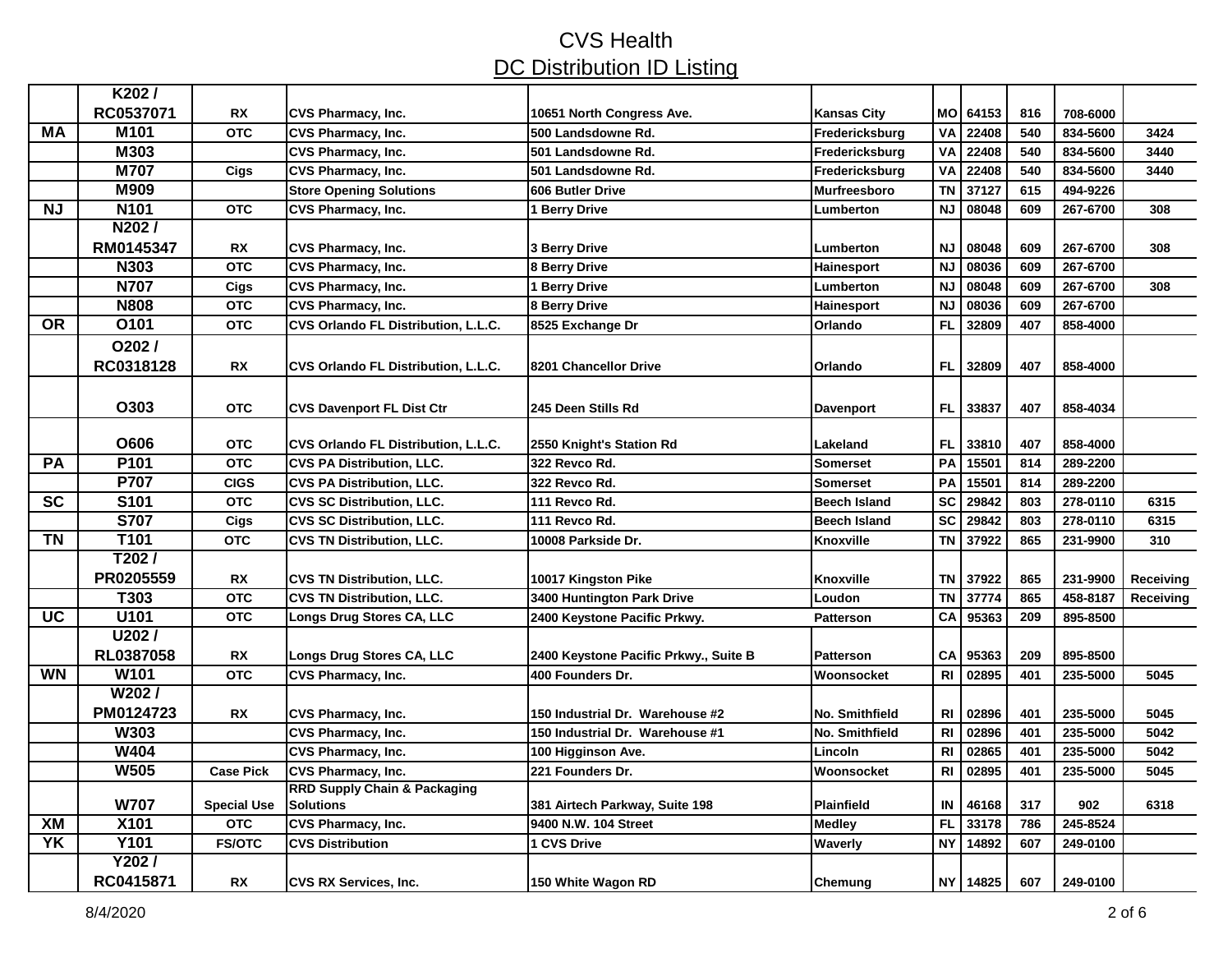| Y70. | Cias | DV C.<br>$\sim$<br>Inc.<br>$\sum$<br>VILCS<br>. <b>.</b><br>RА | White v.<br><br><b>RD</b><br>Rou<br>vagon ' | lChemuna | N' | 14825 | 607 | 249-0100 |  |
|------|------|----------------------------------------------------------------|---------------------------------------------|----------|----|-------|-----|----------|--|

**Note: Please note that "OTC" means Over-The-Counter and "Bulk" refers to Diapers, Tissue and Towels.**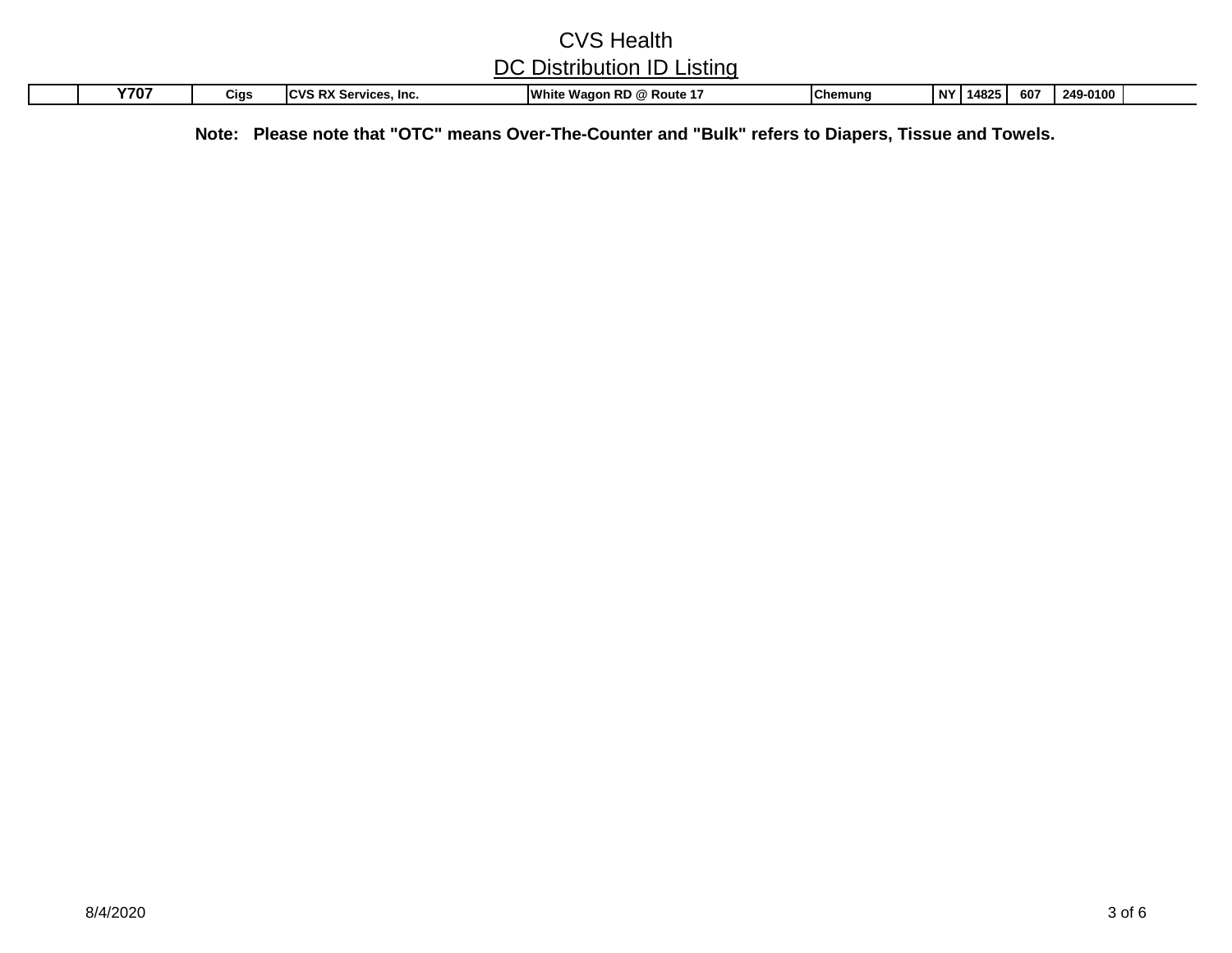| <b>Savings</b><br><b>Time</b> | <b>DC Nbr ID</b>                            |
|-------------------------------|---------------------------------------------|
|                               | 07                                          |
|                               | 16                                          |
|                               | 13                                          |
|                               |                                             |
|                               |                                             |
|                               |                                             |
| Yes                           | 10                                          |
|                               |                                             |
|                               |                                             |
|                               | 09                                          |
|                               |                                             |
| Yes                           | 11                                          |
|                               |                                             |
|                               |                                             |
|                               |                                             |
|                               | 17                                          |
|                               |                                             |
|                               |                                             |
|                               |                                             |
|                               |                                             |
|                               |                                             |
|                               | 02                                          |
|                               |                                             |
|                               |                                             |
|                               |                                             |
|                               |                                             |
|                               |                                             |
|                               | 15                                          |
|                               |                                             |
|                               |                                             |
|                               |                                             |
| Yes                           | 21                                          |
|                               | Yes<br>No<br>Yes<br>Yes<br>No<br>Yes<br>Yes |